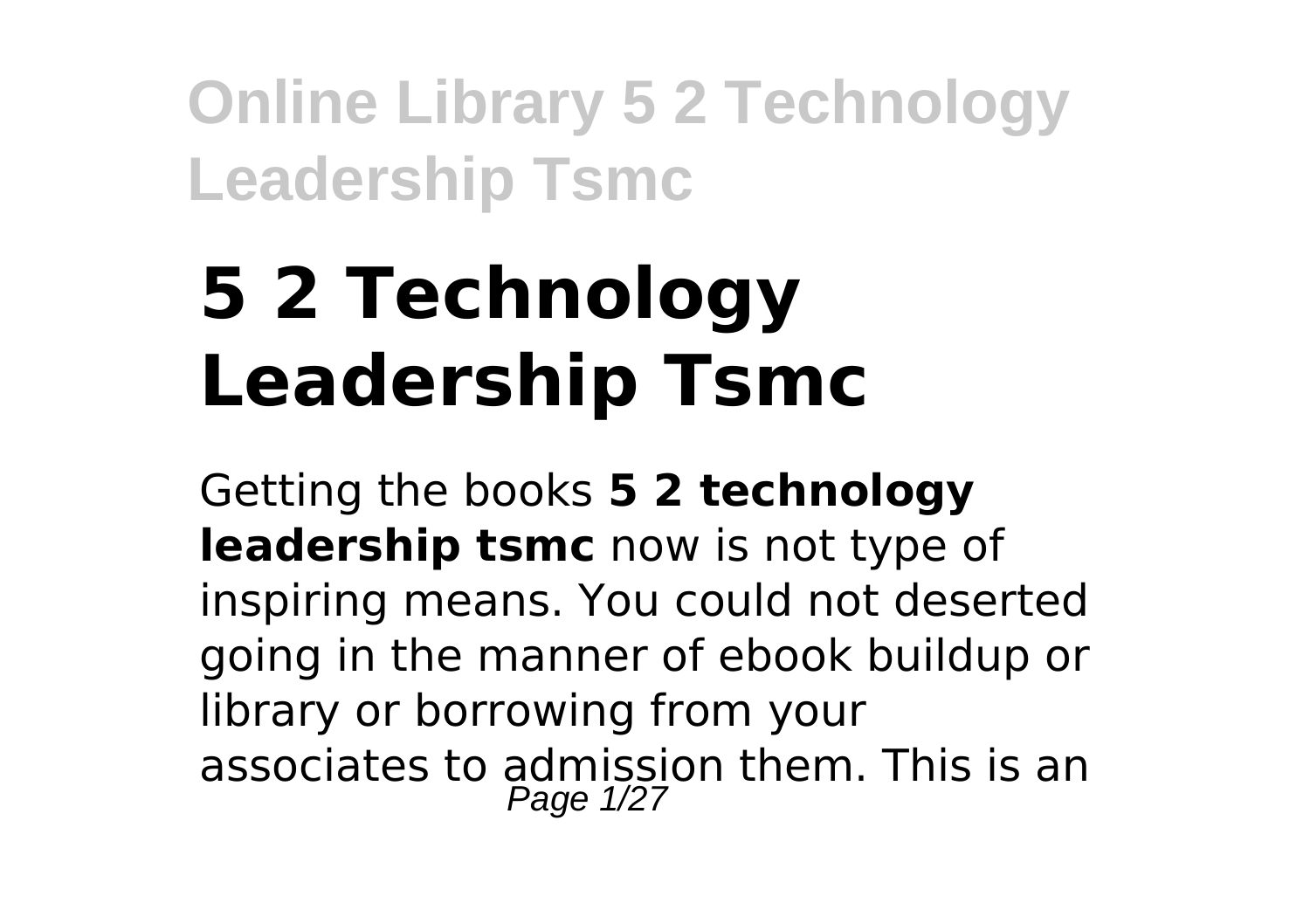agreed simple means to specifically acquire guide by on-line. This online revelation 5 2 technology leadership tsmc can be one of the options to accompany you considering having extra time.

It will not waste your time. endure me, the e-book will definitely declare you

Page 2/27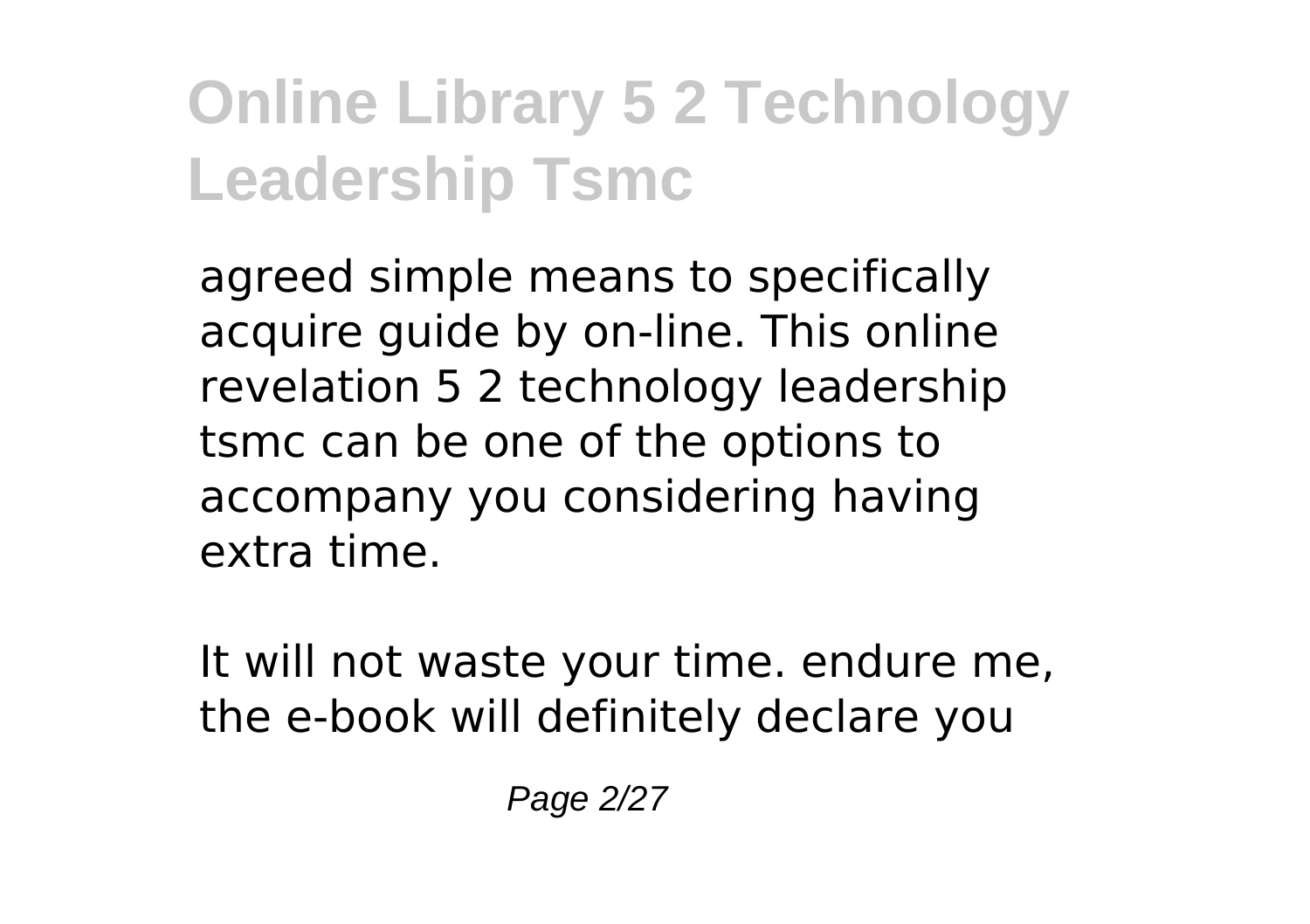further situation to read. Just invest tiny mature to edit this on-line broadcast **5 2 technology leadership tsmc** as well as review them wherever you are now.

DailyCheapReads.com has daily posts on the latest Kindle book deals available for download at Amazon, and will sometimes post free books.

Page 3/27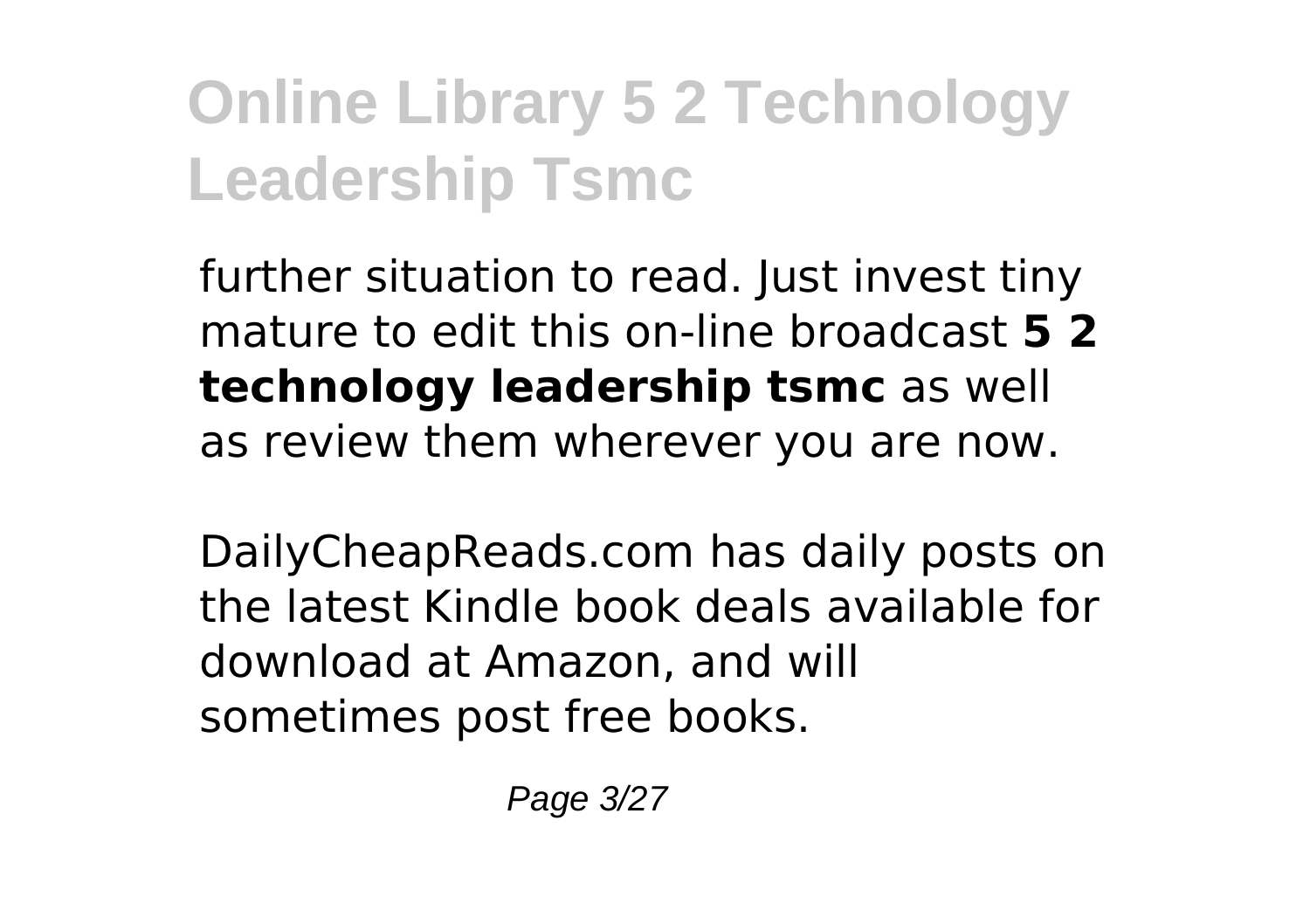**5 2 Technology Leadership Tsmc** TSMC ANNUAL REPORT 2008 OPERATIONAL HIGHLIGHTS 5.2 Technology Leadership 5.2.1 R&D Organization and Investment In 2008, TSMC increased its research and development investments and strengthened its R&D organization both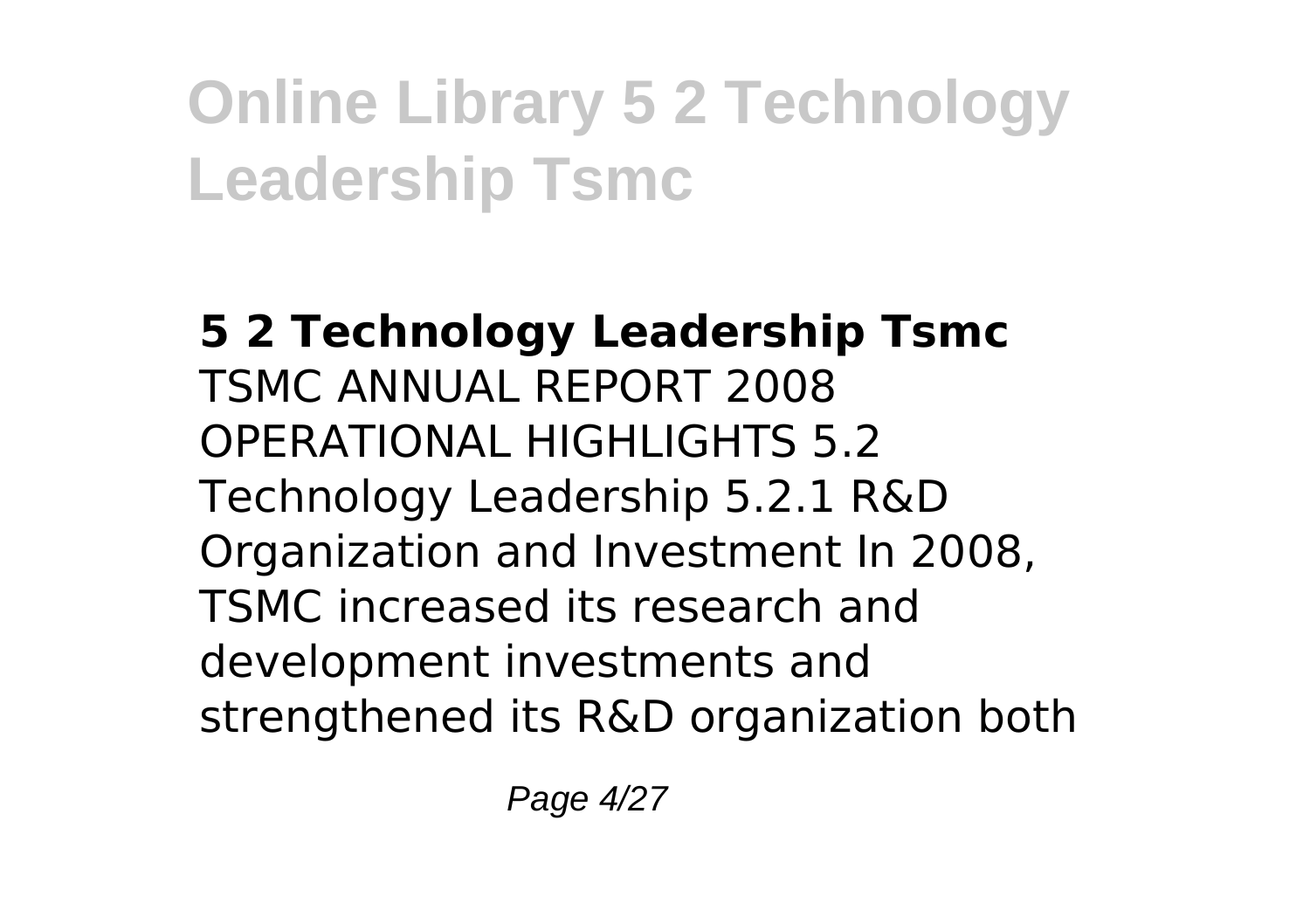in advanced and mainstream technologies. Our goal is to provide bestin-class

**5.2 Technology Leadership - TSMC** 5.2 Technology Leadership 5.2.1 R&D Organization and Investment TSMC expanded Research and Development in 2010 to further enhance one of its three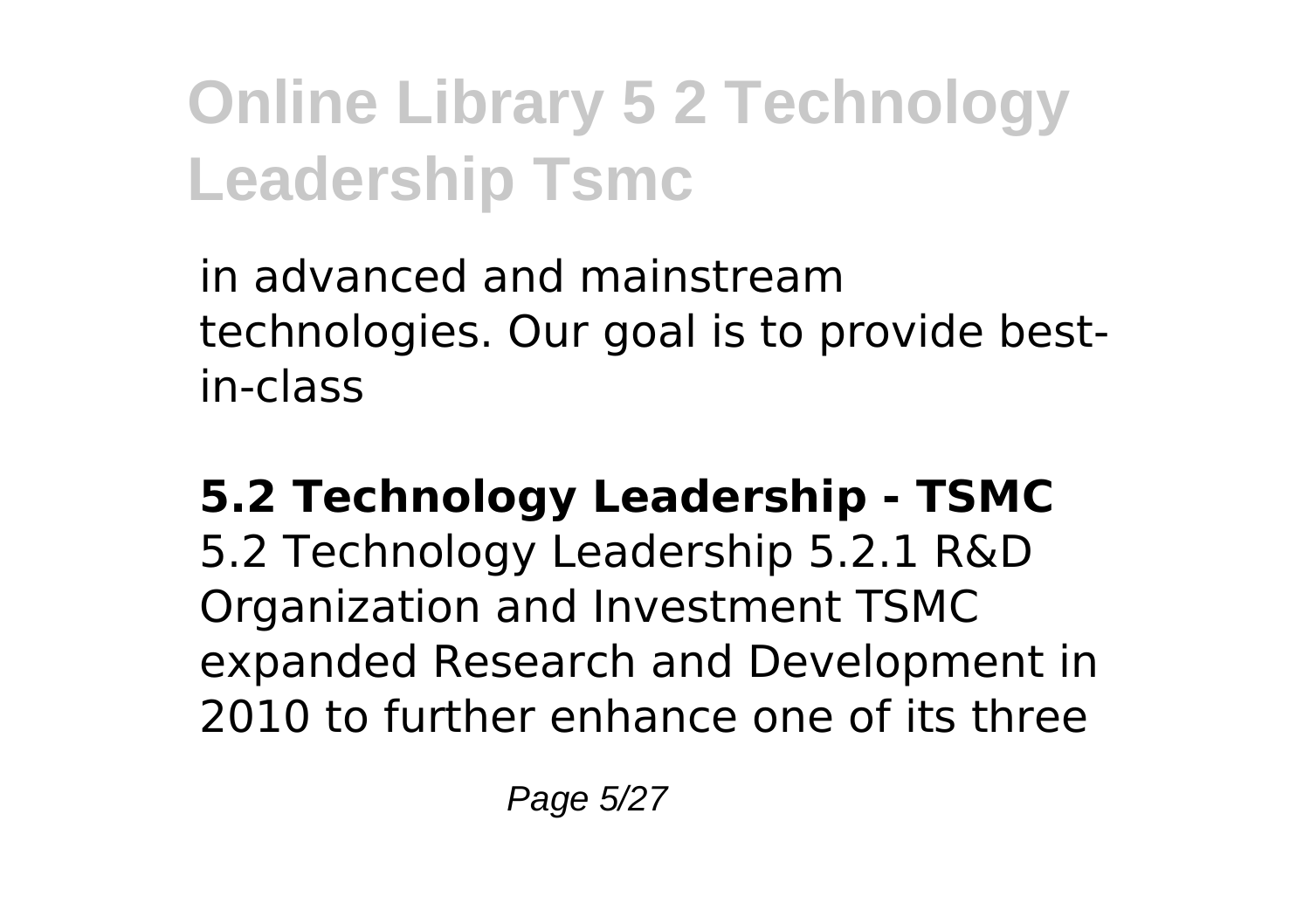strategic pillars: Technology Leadership. In 2010 the total R&D budget was 7% of total revenue. This level of R&D investment is equal to or more than that of many leading edge technology companies.

#### **5.2 Technology Leadership - TSMC** 5.2 Technology Leadership 5.2.1 R&D

Page 6/27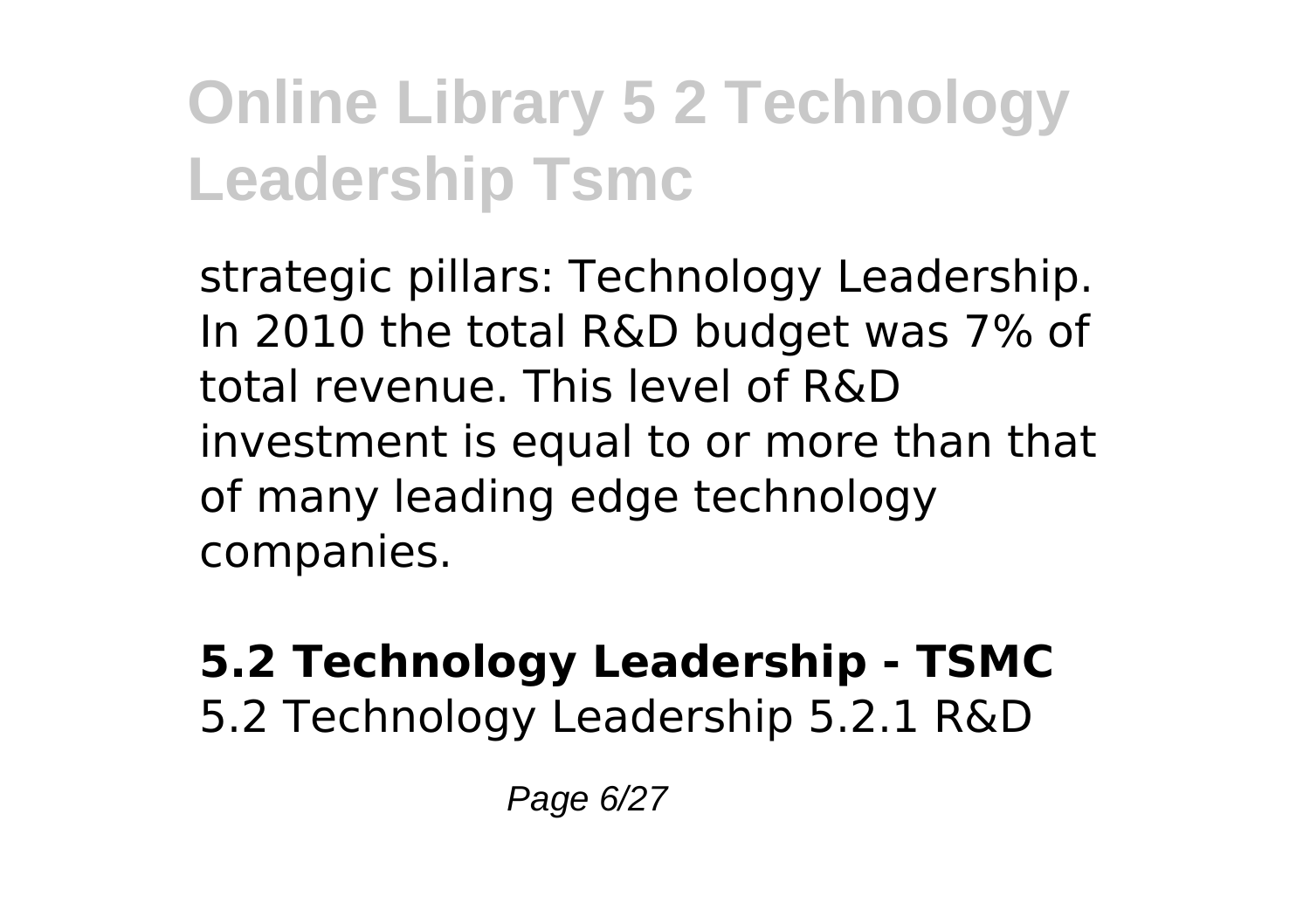Organization and Investment TSMC expanded its Research and Development in 2009 to further enhance one of its three strategic pillars: Technology Leadership. In 2009 the total R&D budget increased to 8% of total revenue. This level of R&D investment is on par with, if not more than, many leading edge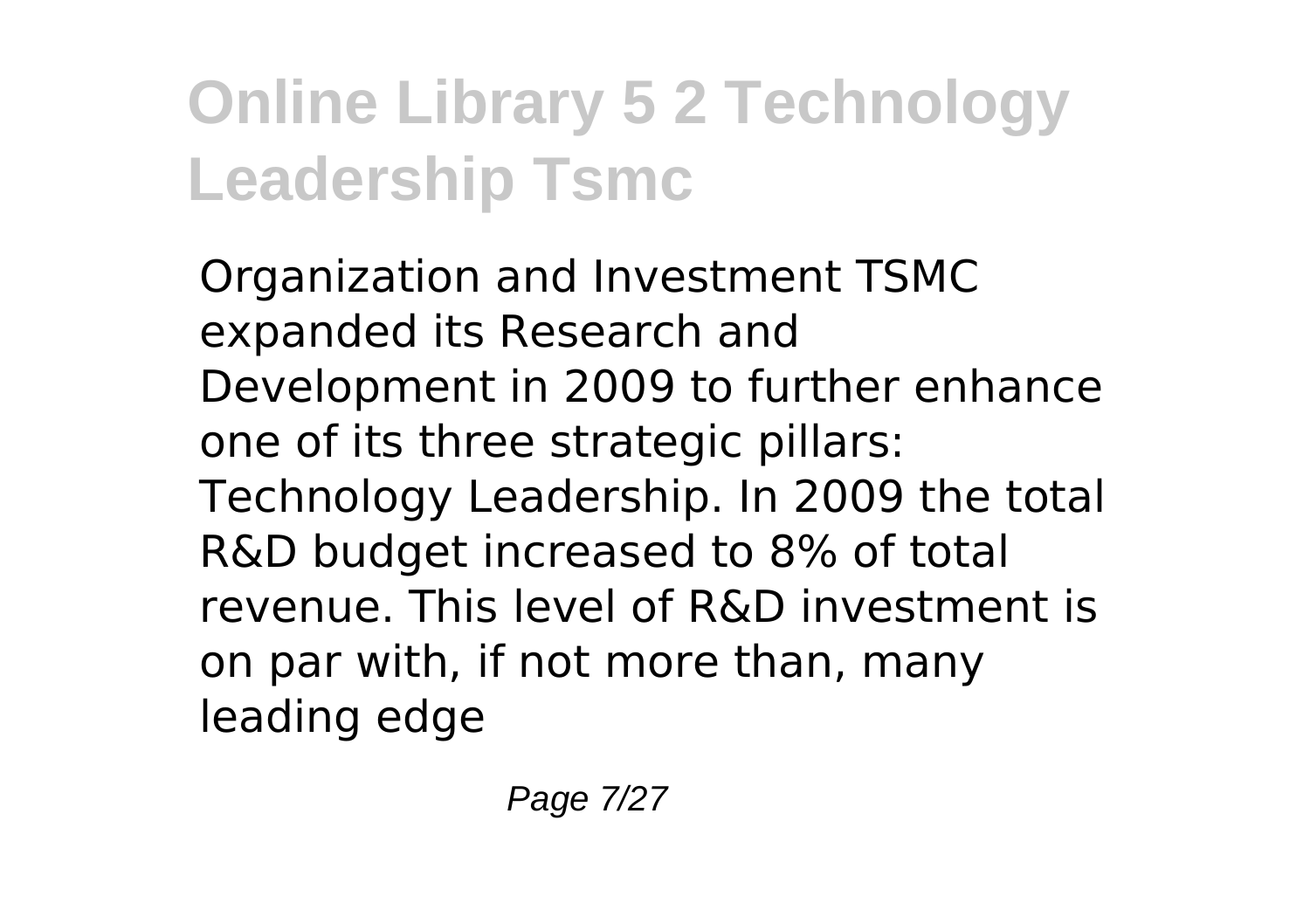#### **5.2 Technology Leadership - TSMC** 5.2 Technology Leadership 5.2.1 R&D Organization and Investment TSMC expanded its Research and Development in 2009 to further enhance one of its three strategic pillars: Technology Leadership. In 2009 the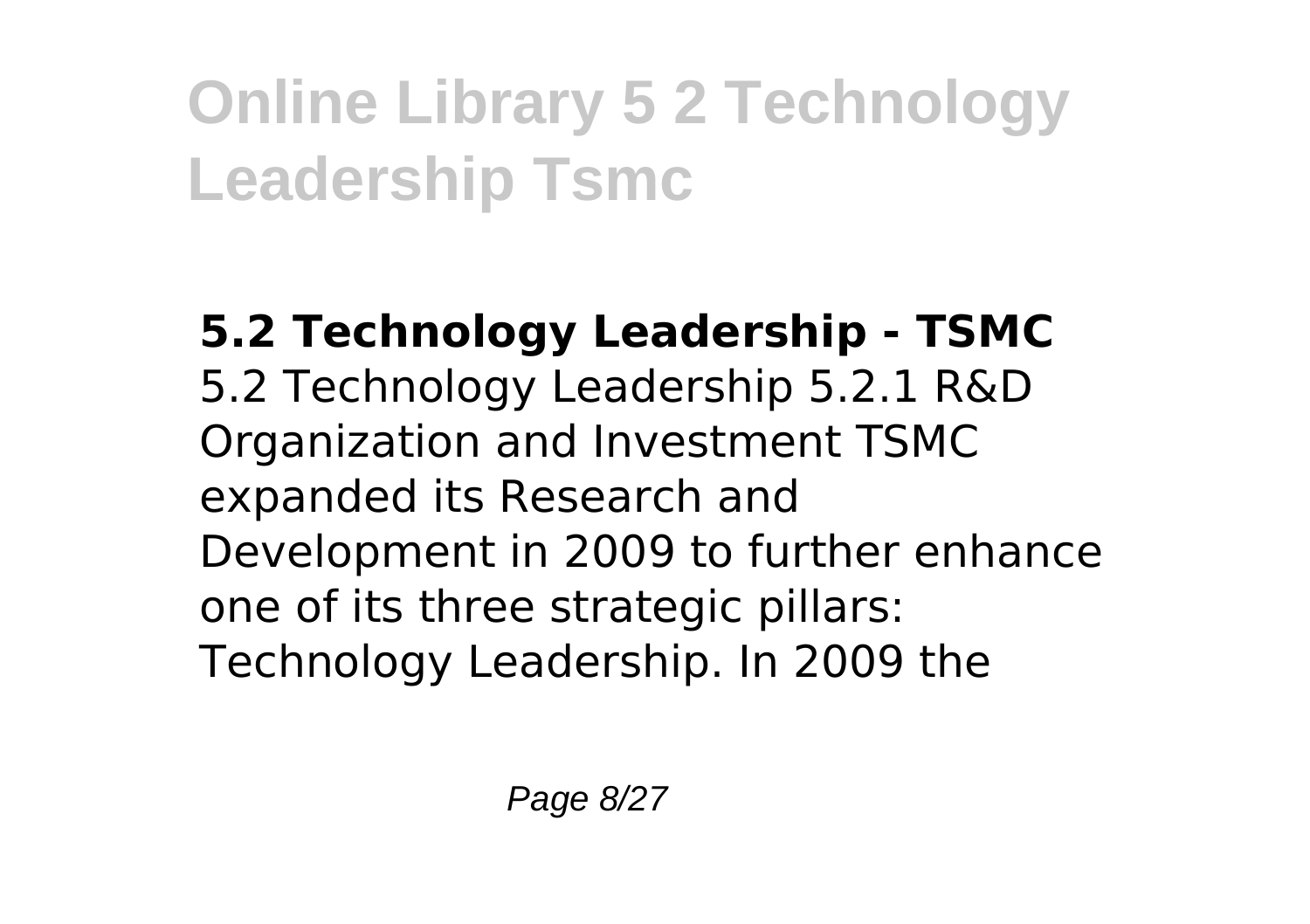#### **5 2 Technology Leadership Tsmc | datacenterdynamics.com**

Read Free 5 2 Technology Leadership Tsmc Downloaded from www.kolobezkynachod.cz on September 26, 2020 by guest Download 5 2 Technology Leadership Tsmc This is likewise one of the factors by obtaining the soft documents of this 5 2 technology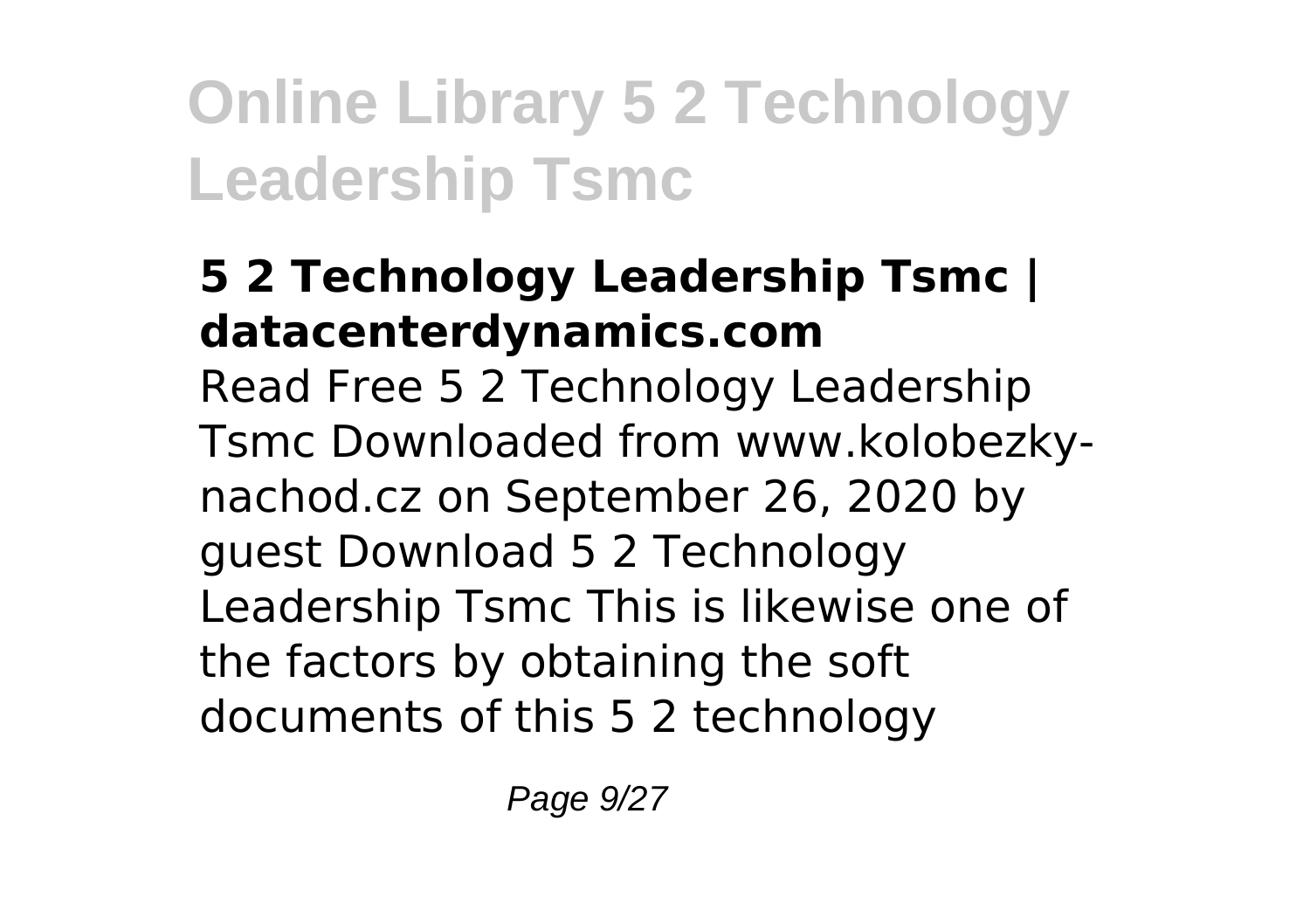leadership tsmc by online. You might not require more times to spend to go to the books Page 12/30

#### **5 2 Technology Leadership Tsmc time.simplify.com.my**

5.2 Technology Leadership 5.2.1 R&D Organization and Investment TSMC expanded its Research and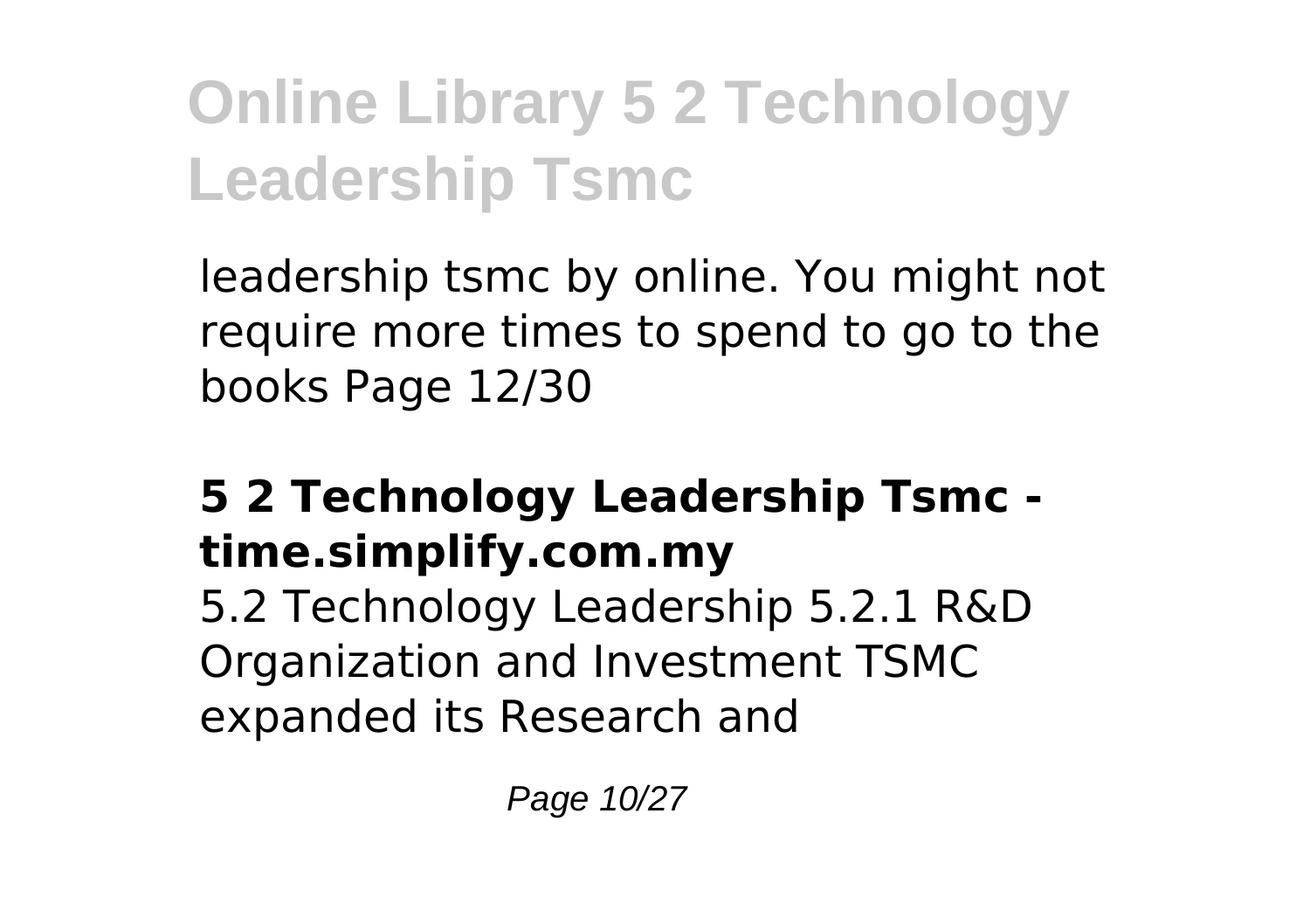Development in 2009 to further enhance one of its three strategic pillars: Technology Leadership. In 2009 the total R&D budget increased to 8% of total revenue.

#### **5 2 Technology Leadership Tsmc installatienetwerk.nl**

5-2-technology-leadership-tsmc 1/1

Page 11/27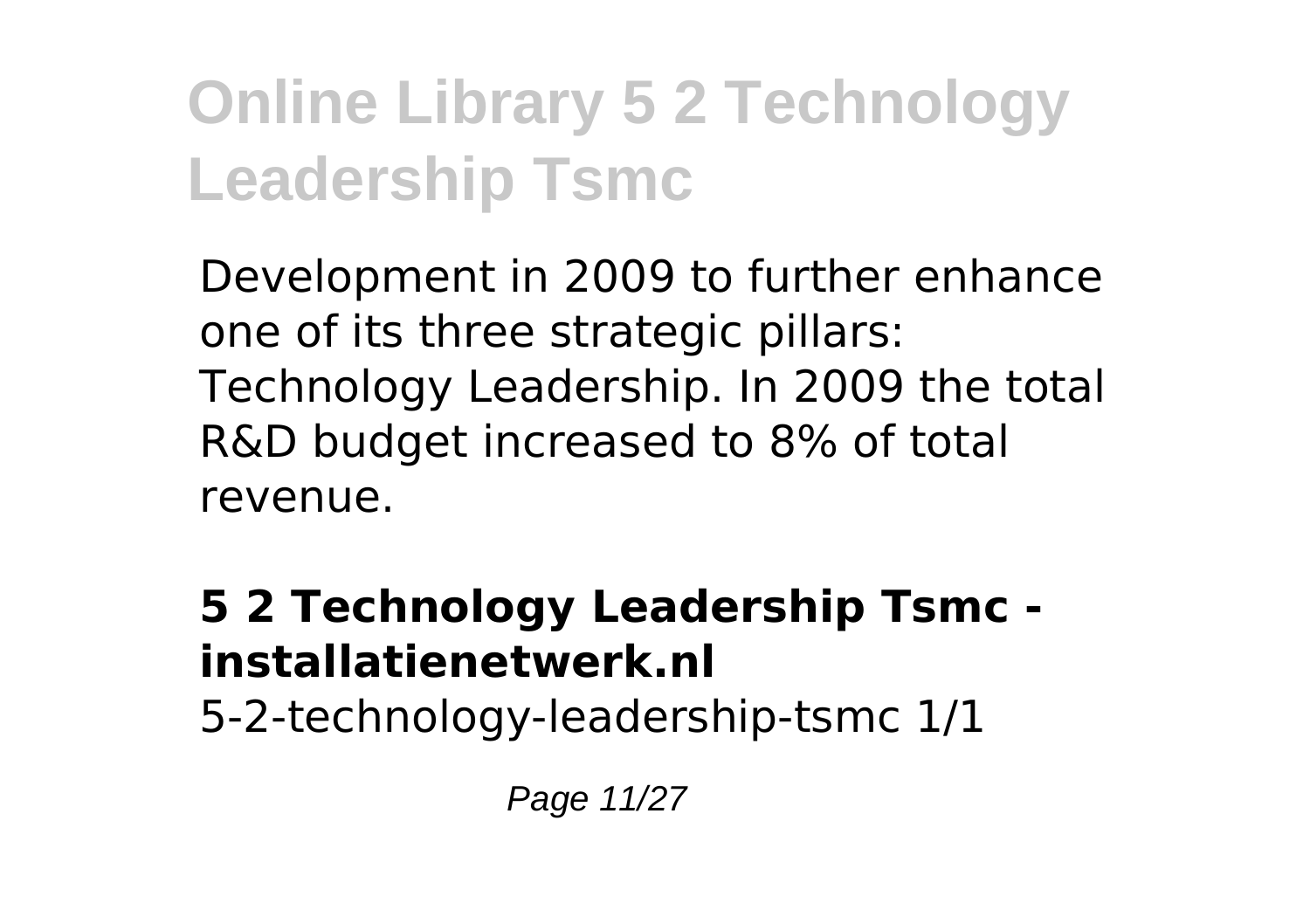Downloaded from datacenterdynamics.com.br on October 26, 2020 by guest [Book] 5 2 Technology Leadership Tsmc If you ally habit such a referred 5 2 technology leadership tsmc book that will give you worth, get the unquestionably best seller from us currently from several preferred authors.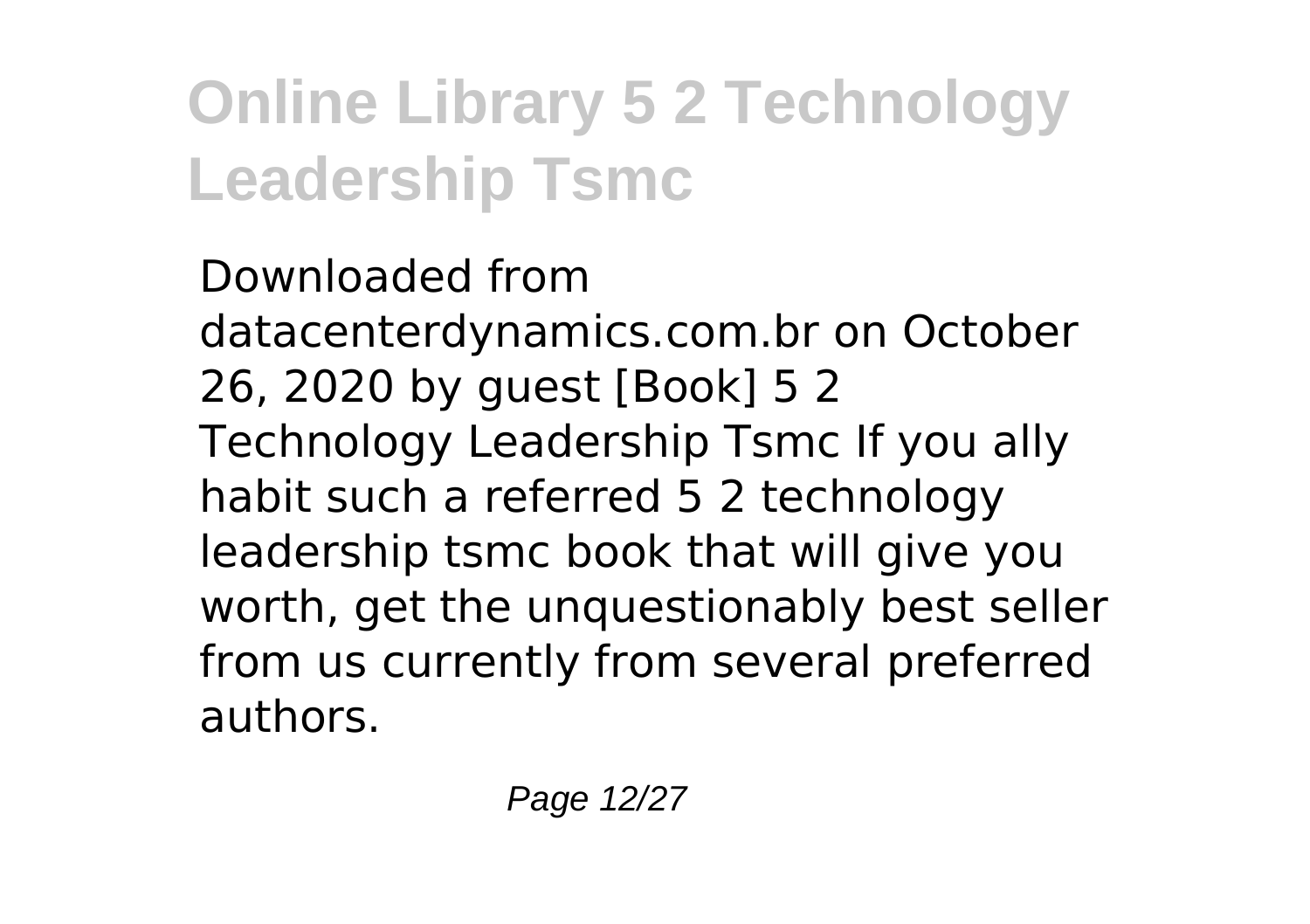#### **5 2 Technology Leadership Tsmc au.soft4realestate.com**

A strong portfolio of intellectual property rights strengthens TSMC's technology leadership and protects our advanced and leading edge technologies. In 2013, TSMC received a record breaking 940 U.S. patents, as well as 500+ issued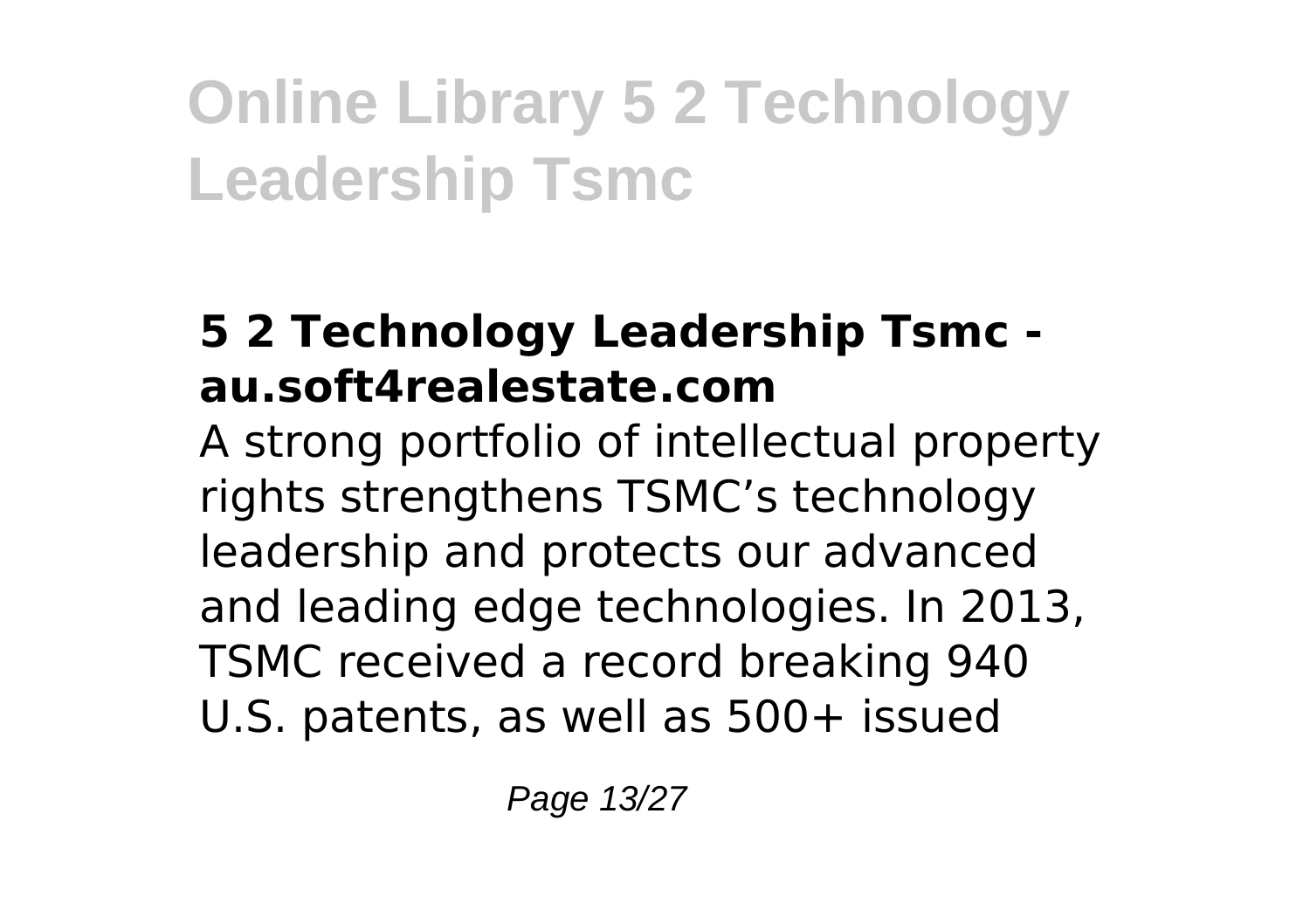patents in Taiwan and the PRC, and other patents issued in various other countries.

#### **Technology Leadership | Operational Highlights - TSMC**

A strong portfolio of intellectual property rights strengthens TSMC's technology leadership and protects our advanced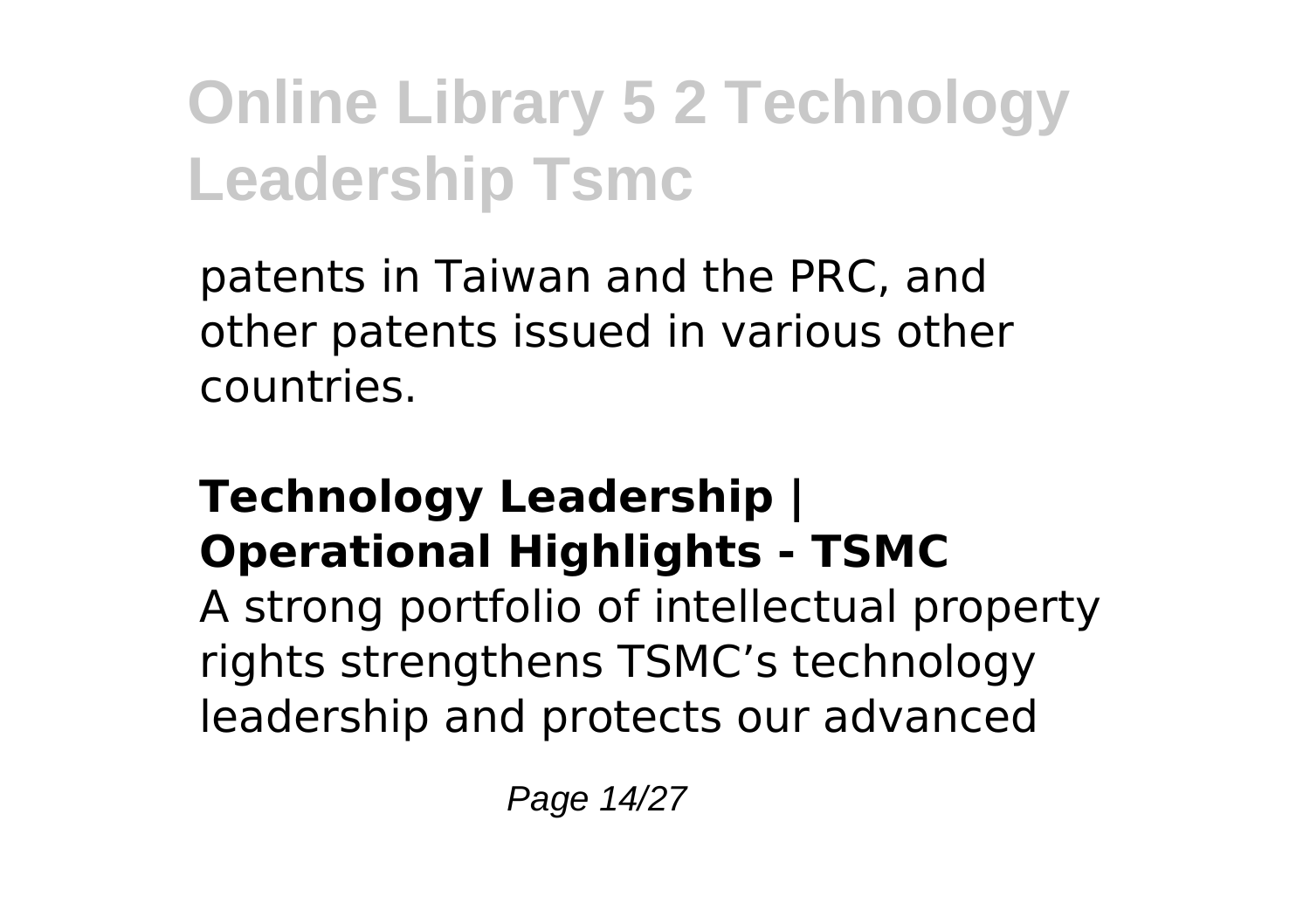and leading edge technologies. In 2014, TSMC received a record breaking 1460 U.S. patents, as well as 450+ issued patents in Taiwan and the PRC, and other patents issued in various other countries.

#### **Technology Leadership | Operational Highlights - TSMC**

Page 15/27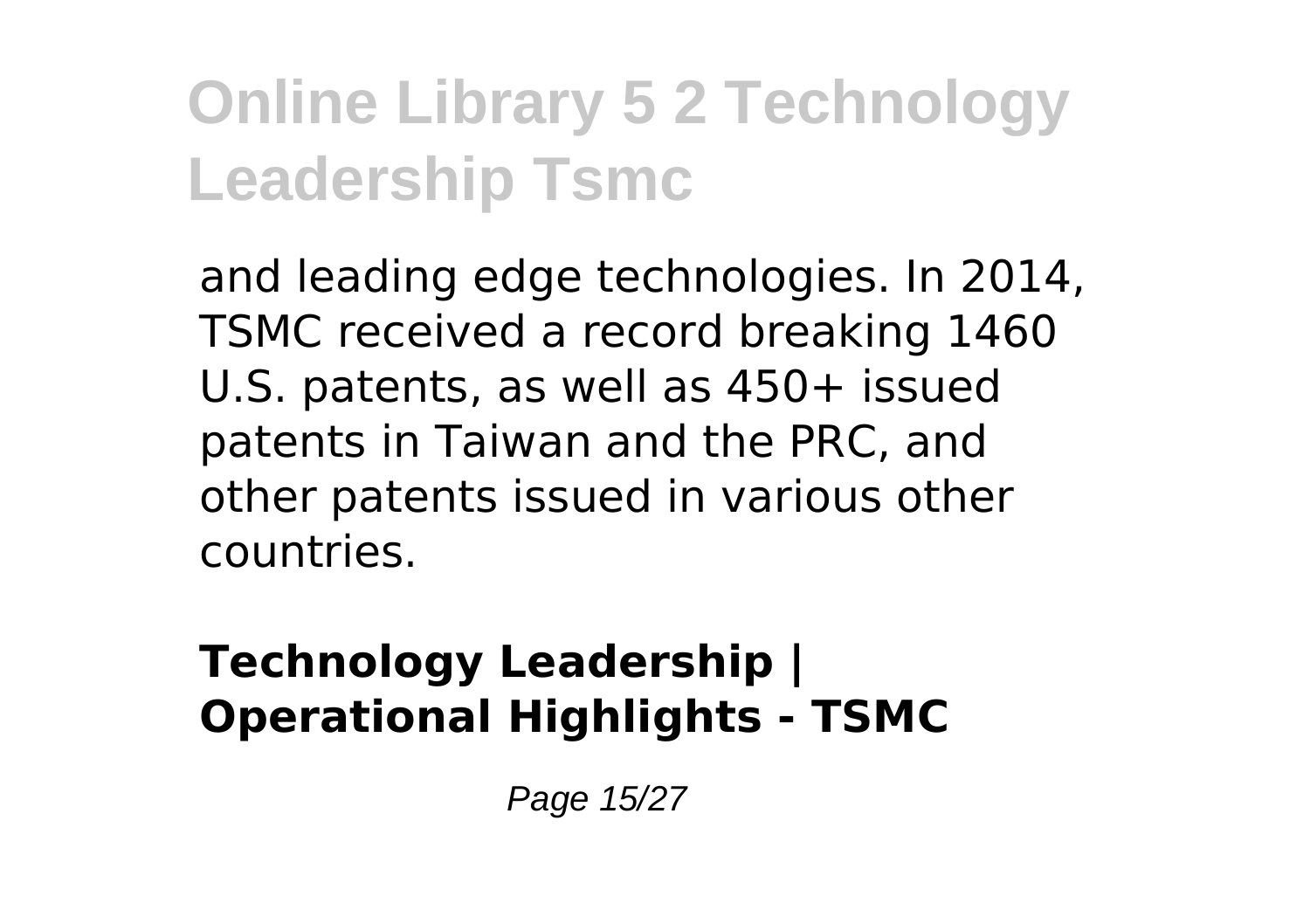Technology Leadership. R&D Organization and Investment. In 2015, TSMC continued to invest in research and development, with total R&D expenditure amounting to 8% of revenue, a level that equals or exceeds the R&D investment of many other hightech leaders.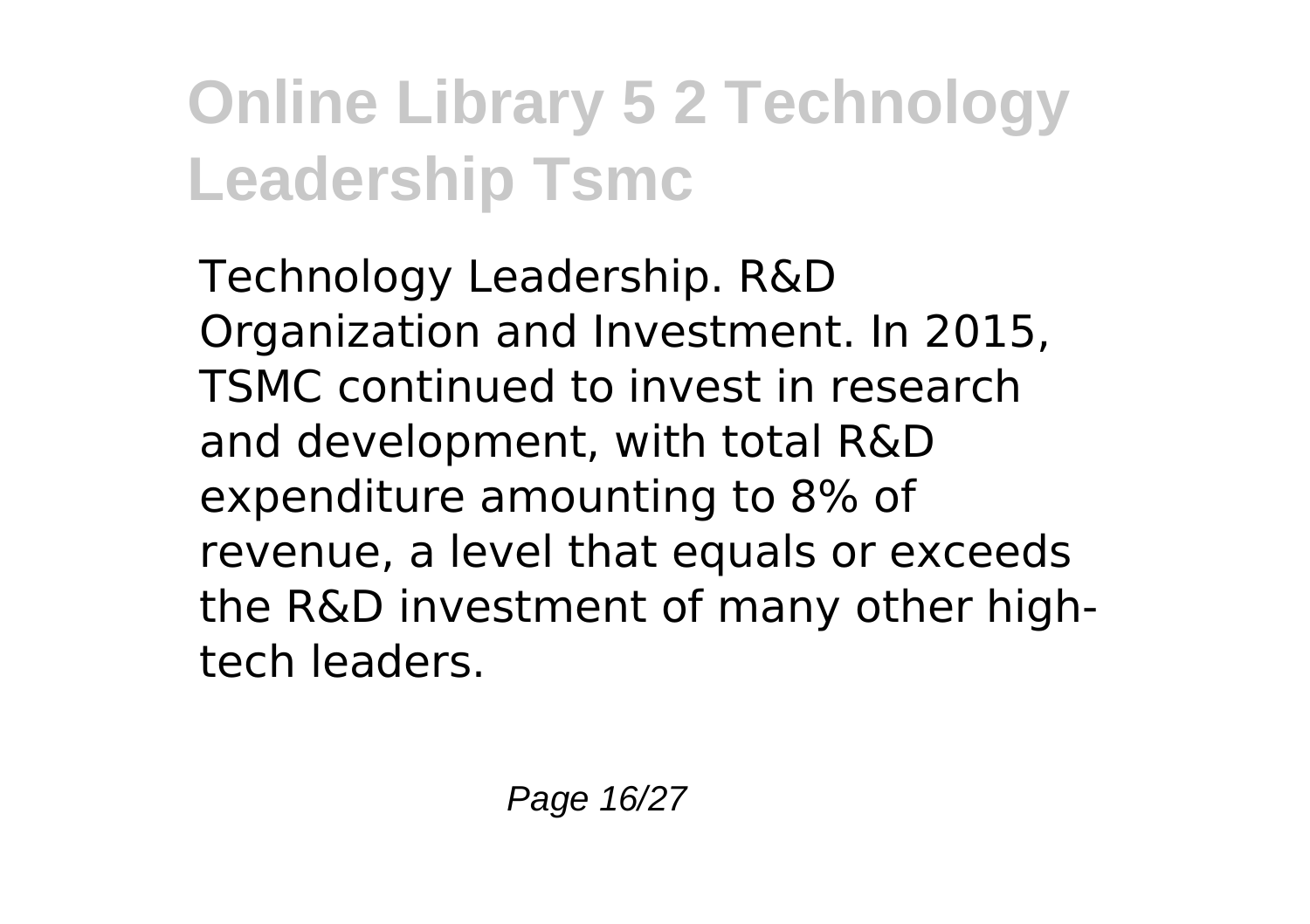**2015 TSMC Annual Report - 5\_2** Technology Leadership Intellectual Property Protection Continuous investment and efforts on leading-edge technology development to maintain TSMC's technology leadership in the semiconductor industry Maintain a 5% increase in the number of ⊙Target Year: 2020 Exceed 45,000 in approved global

Page 17/27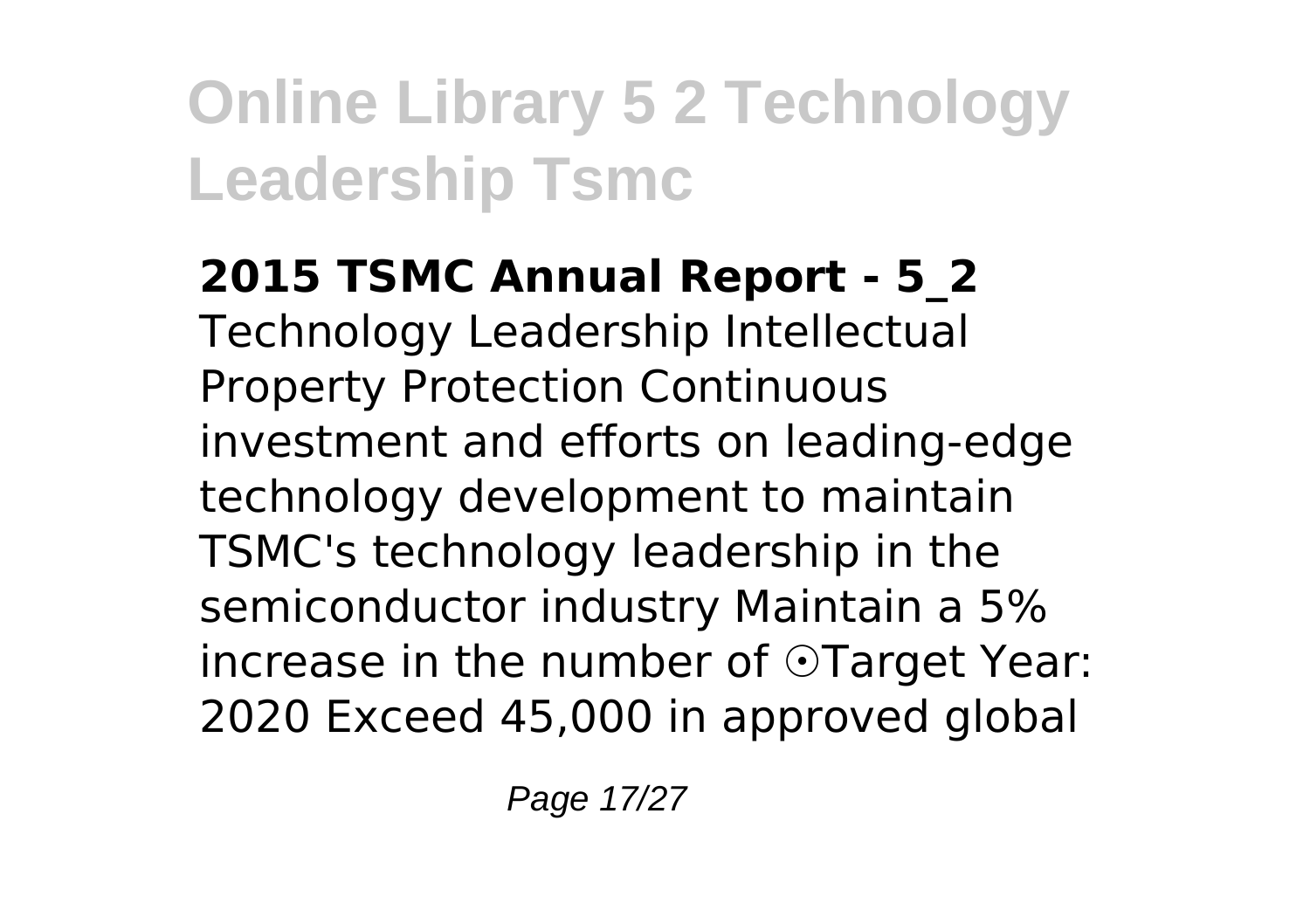patent applications ☉Target Year: 2025

#### **Focus 2 Innovation and Service - TSMC**

Dr. Mark Liu is Chairman of Taiwan Semiconductor Manufacturing Co. Ltd. (TSMC). Prior to assuming this post, he was President and Co-CEO of TSMC from 2013 to 2018, where he oversaw TSMC's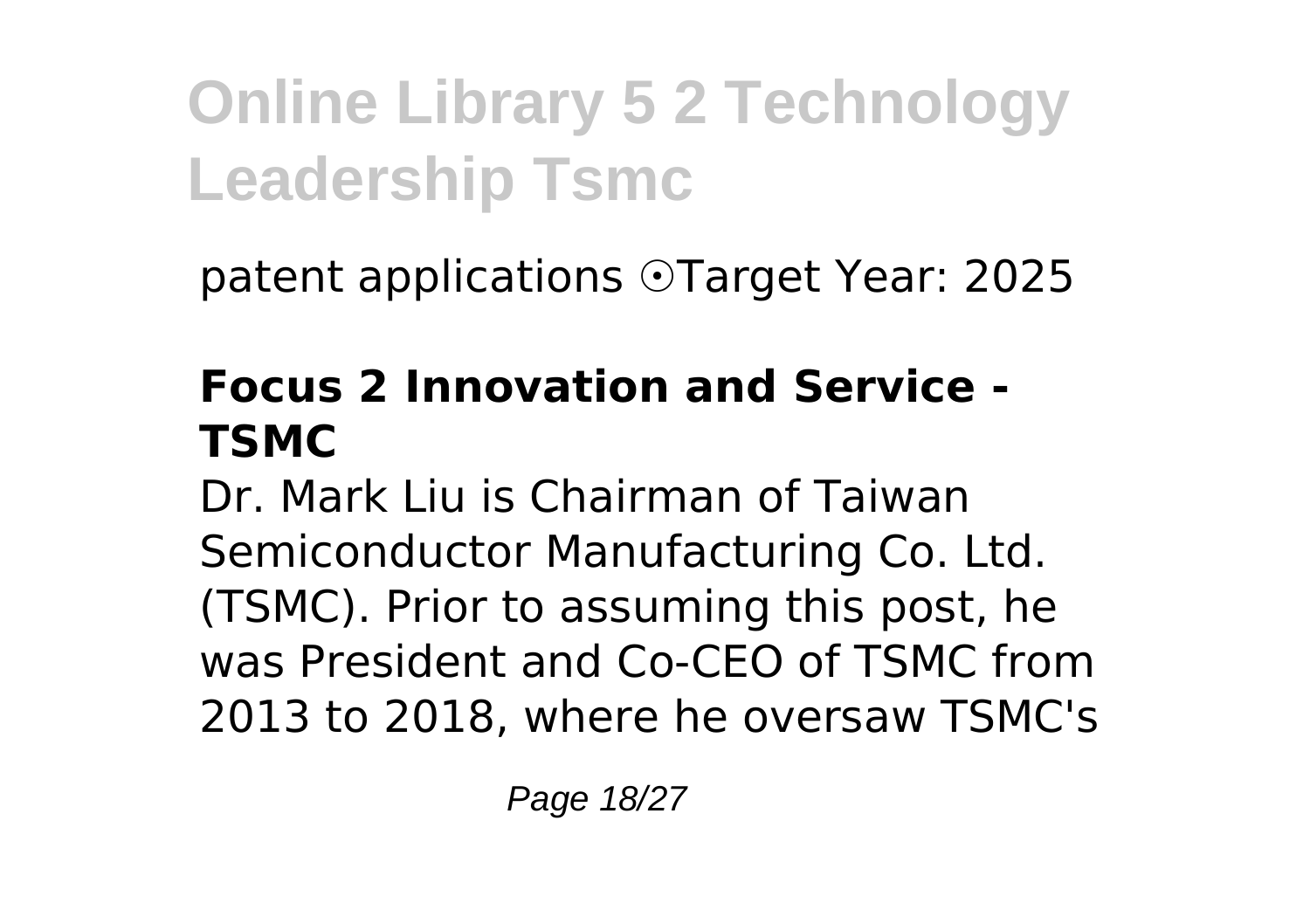leading-edge technology development, and was Co-Chief Operating Officer from 2012 to 2013.

#### **Executives - Taiwan Semiconductor Manufacturing Company ...**

Vice President, Mainstream Technology Business, TSMC Senior Director, Fab 2 Operation, TSMC. Director, TSMC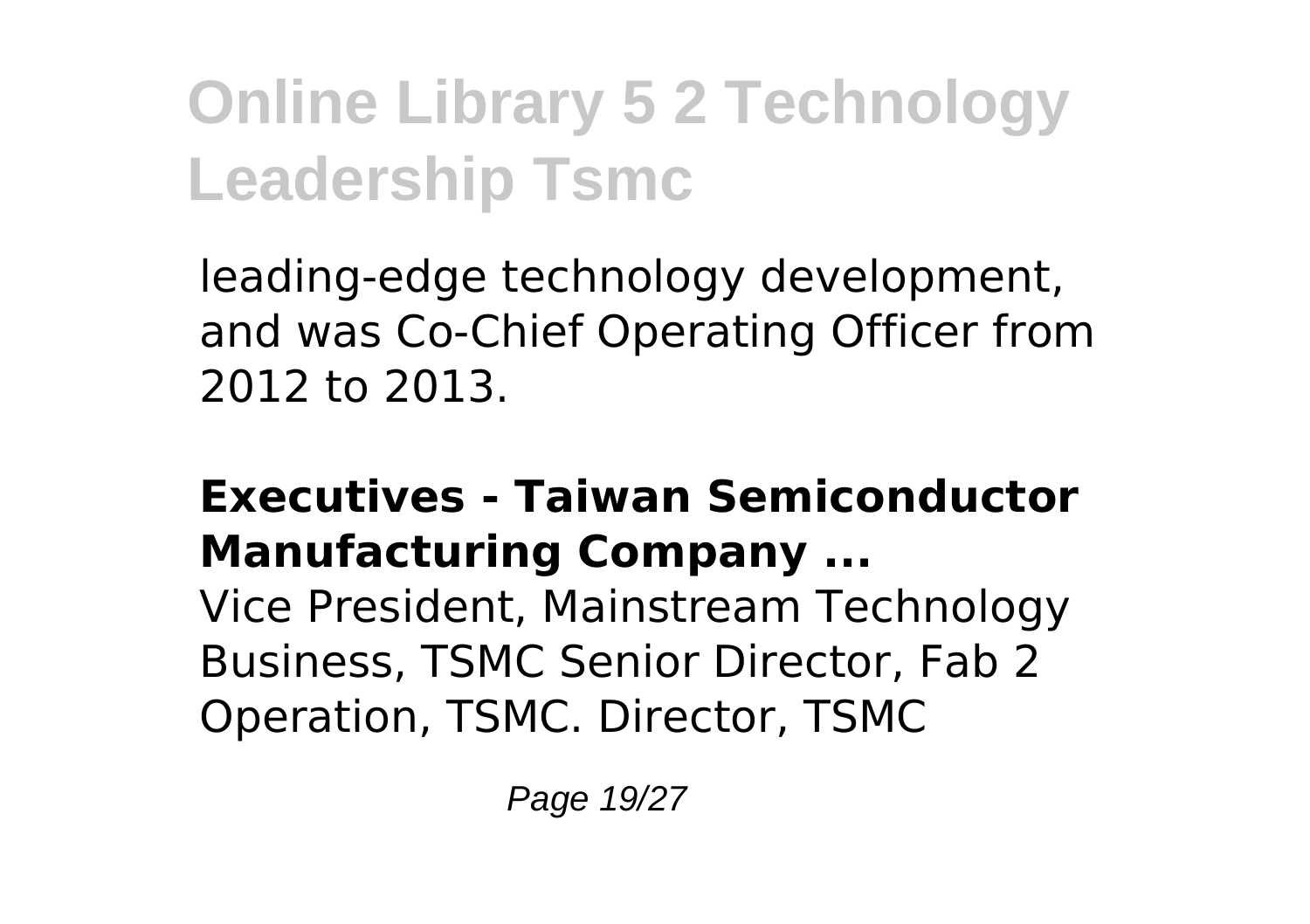subsidiaries Director, TSMC affiliate. Vice President and Chief Technology Officer Research and Development/Corporate Research Jack Sun. Gender. Nationality. On-board Date . Shareholding. Spouse & Minor. TSMC Shareholding by Nominee

**2016 TSMC Annual Report - 2\_5**

...

Page 20/27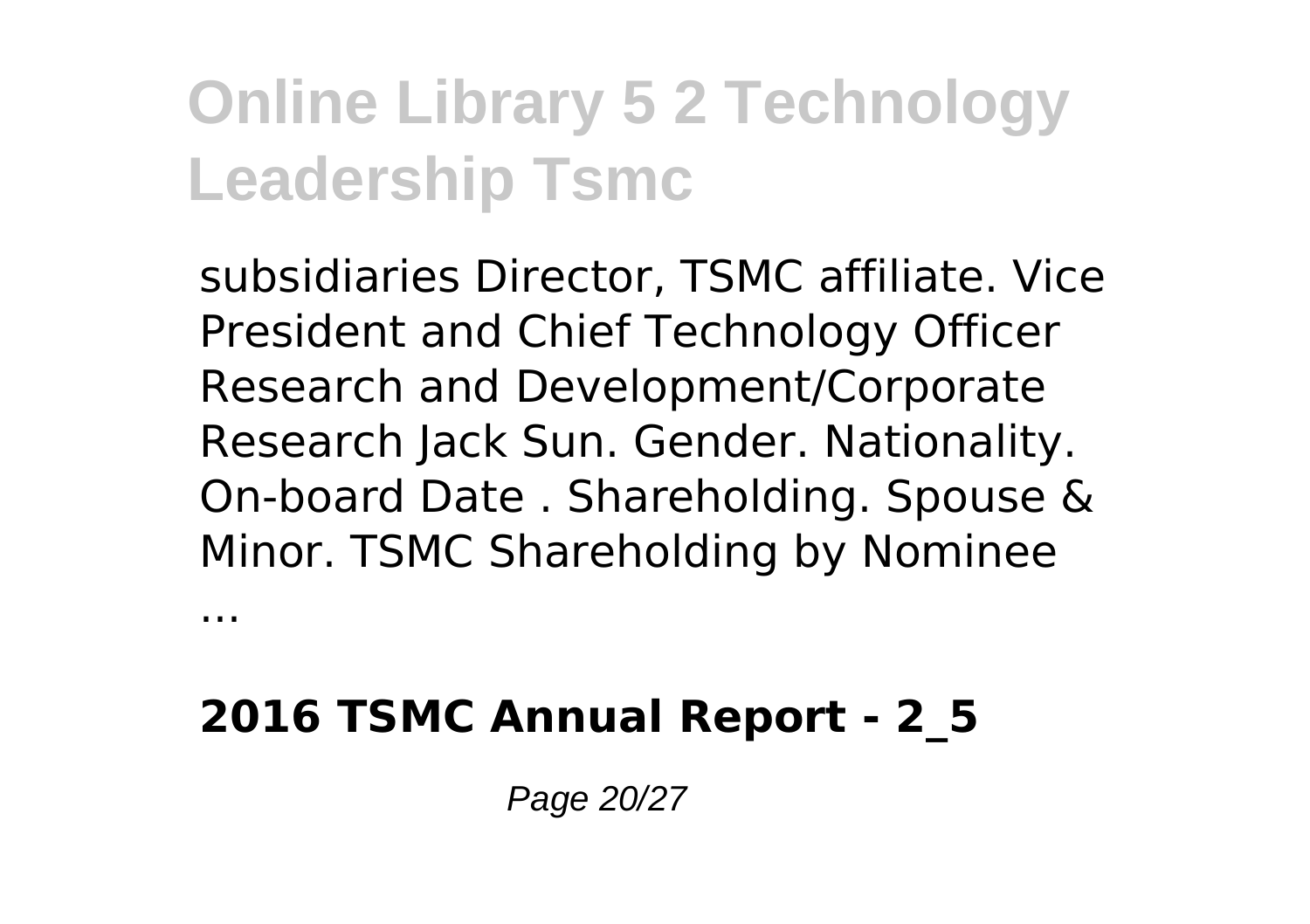TSMC continued to expand its scale of research and development in 2019. The total R&D expenditure for the year was US\$ 2.959 billion, a 4% increase from the previous year and 8.5% of the Company's total revenue. The R&D team has grown to a team of 6,534 people, a 5% increase from the previous year.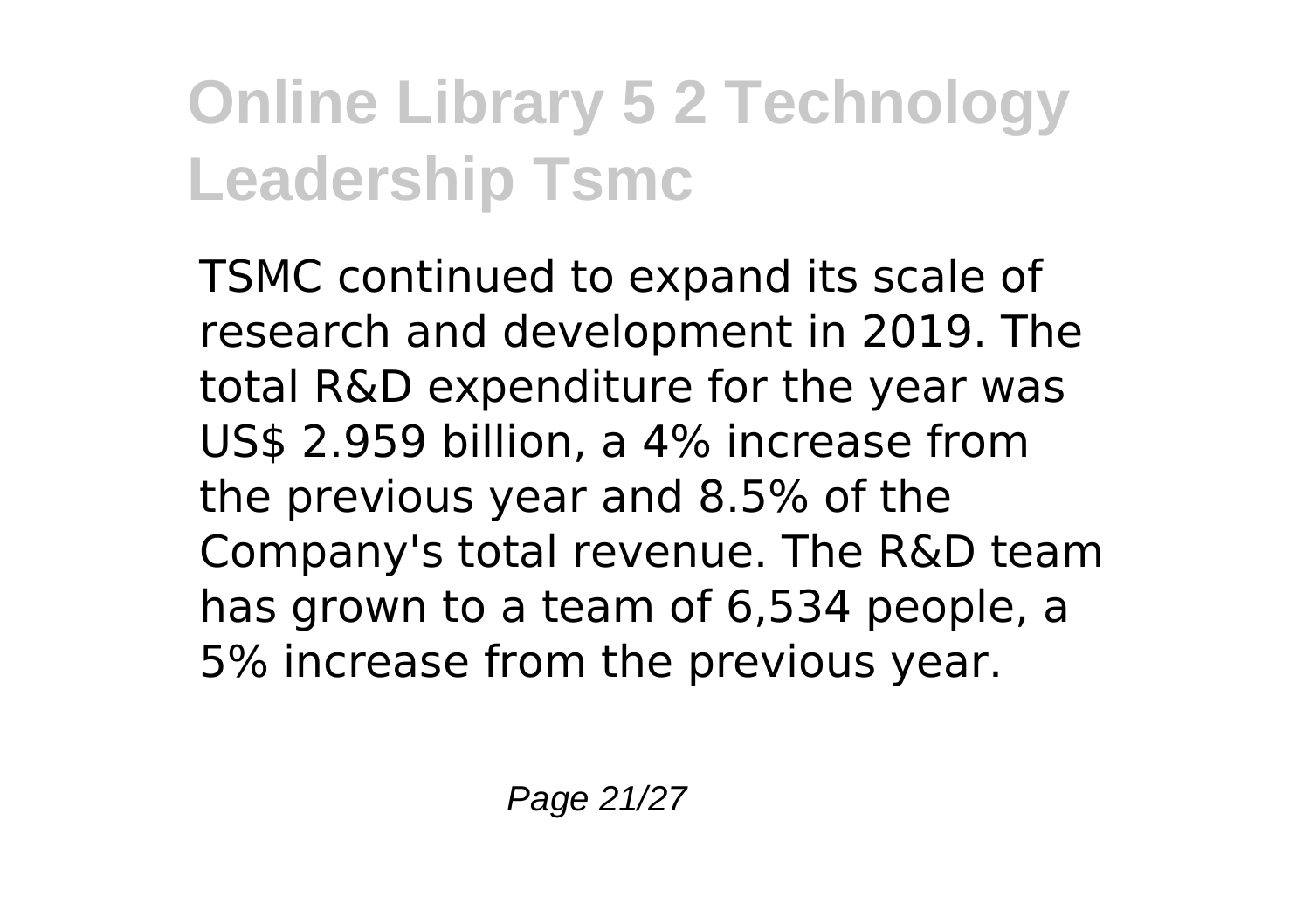#### **Innovation Management: Innovation and Service - TSMC ...**

2.4 TSMC Position, Differentiation and Strategy Position As the leader in the foundry segment of the semiconductor manufacturing industry, TSMC commanded a 45.5% share of this segment in 2010, with total consolidated revenue of US\$13.3 billion. In terms of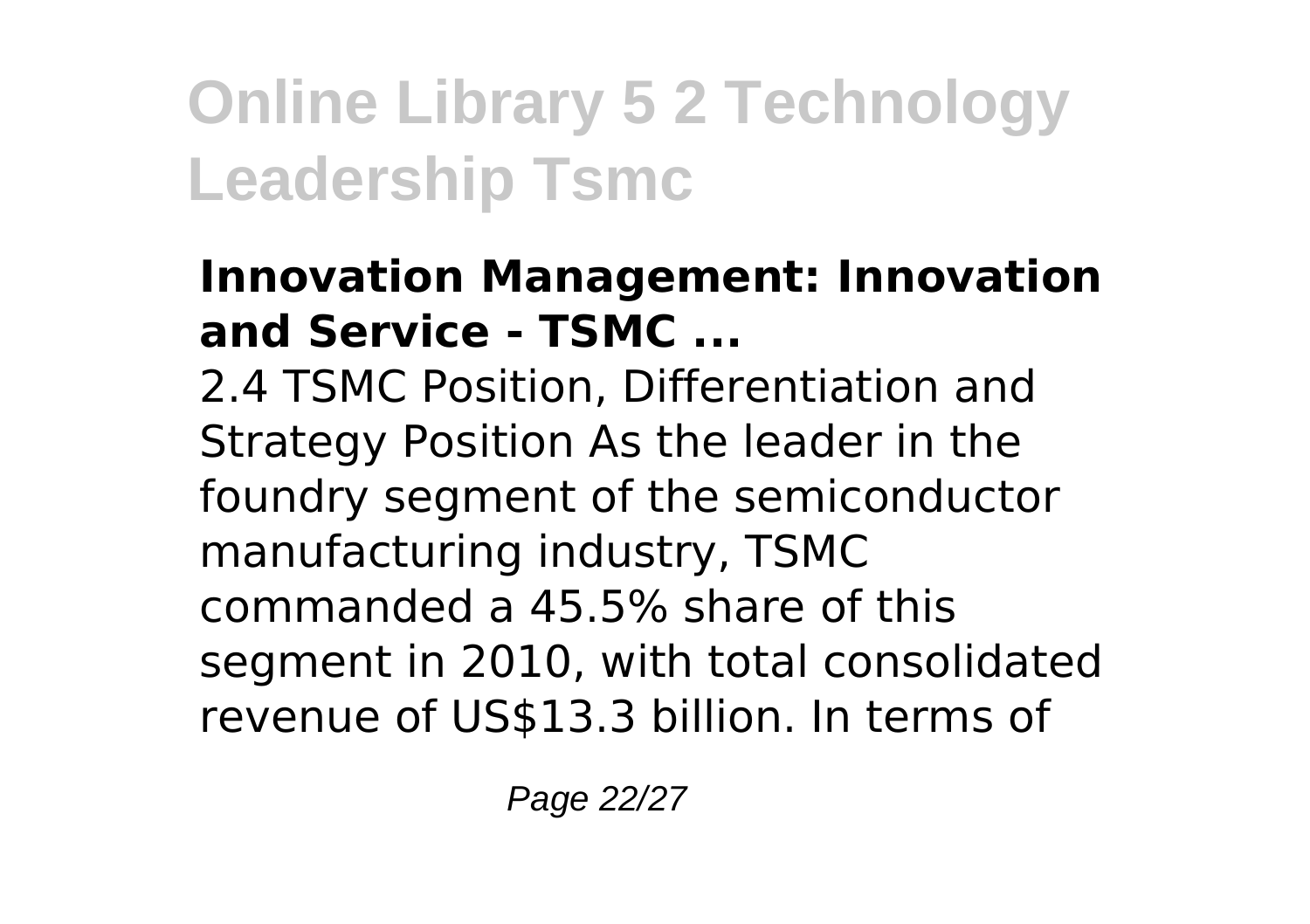geographic distribution of net sales, 67% came from

#### **2.4 TSMC Position, Differentiation and Strategy**

Wei emphasized that TSMC wants to be the trusted technology and capacity provider of leading-edge technologies for companies that serve opportunities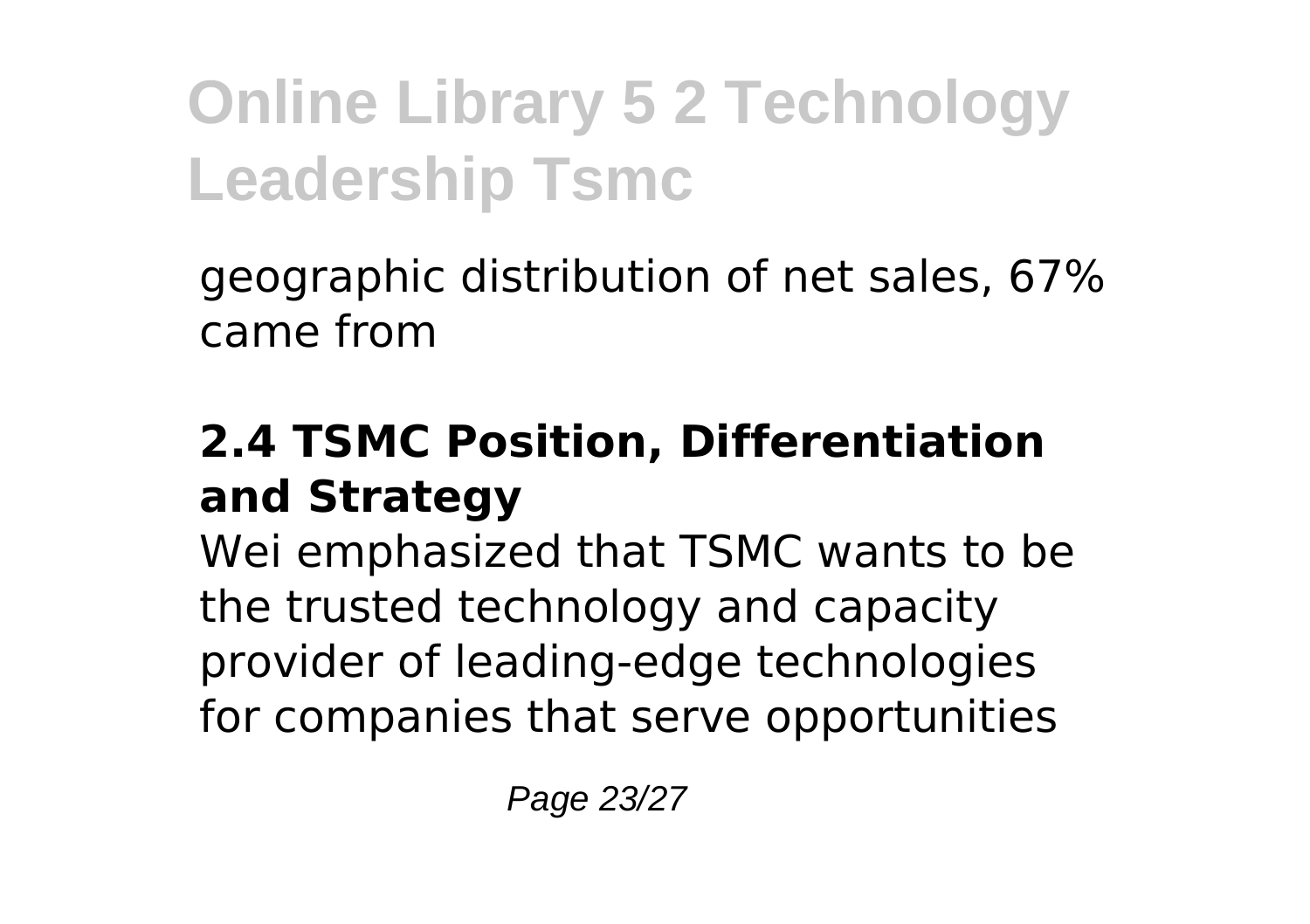like 5G, VR/AR, Smart Mobility, and AI/ML. He outlined N7 and N6, N5 and N4 and N3, which will be available for risk production in 2021 and volume production in the second half of 2022.

#### **The TSMC 2020 Virtual Technology Symposium and OIP ...**

Intel's two key Asian chip rivals, TSMC

Page 24/27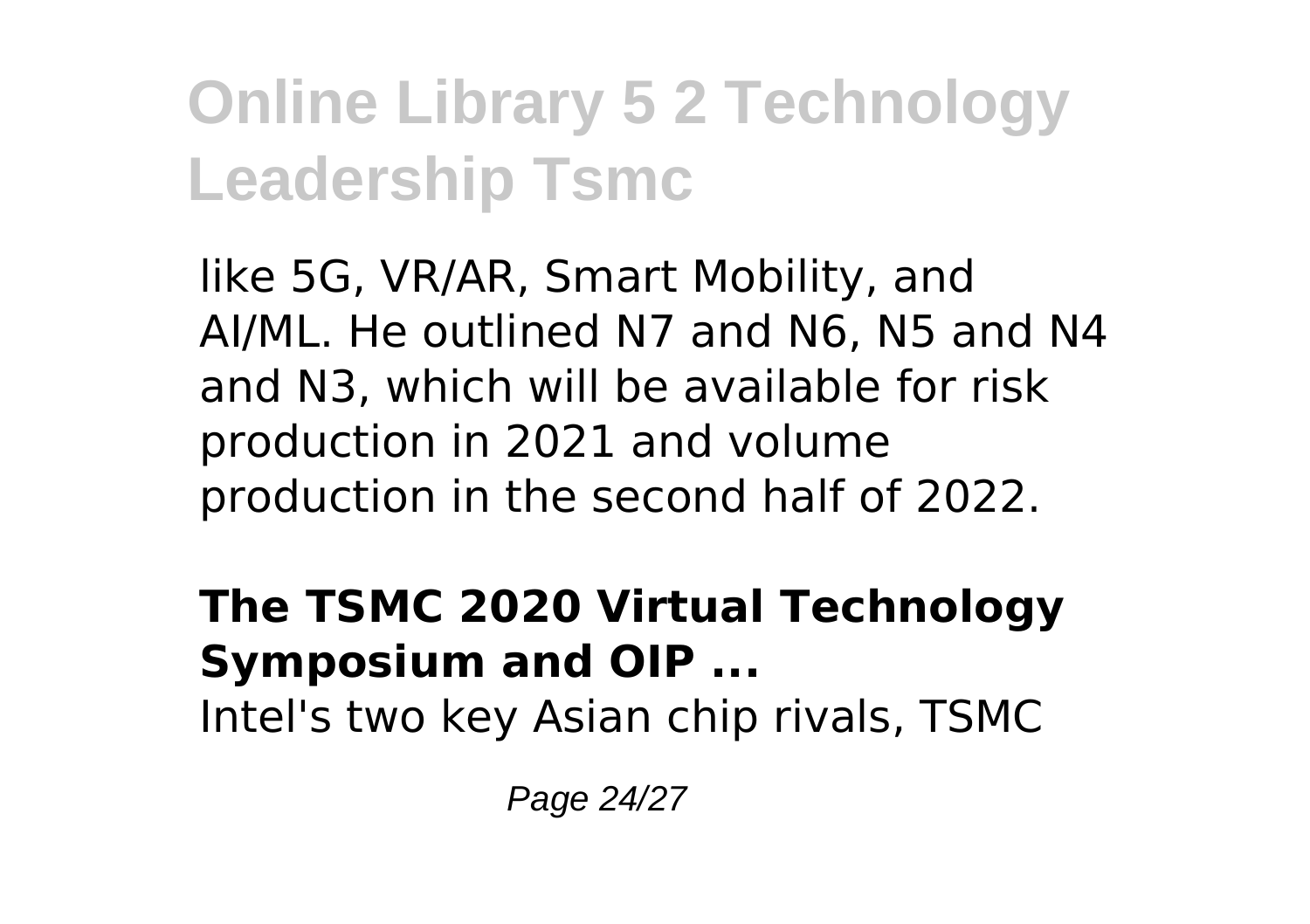and Samsung, are already working on more advanced 5-nanometer chip technology. TSMC is even mass producing 5-nanometer chips, which will be used in the ...

#### **Intel falls behind Asian rival TSMC in chip race - Nikkei Asia** Hsinchu, Taiwan, October 22, 2020 –

Page 25/27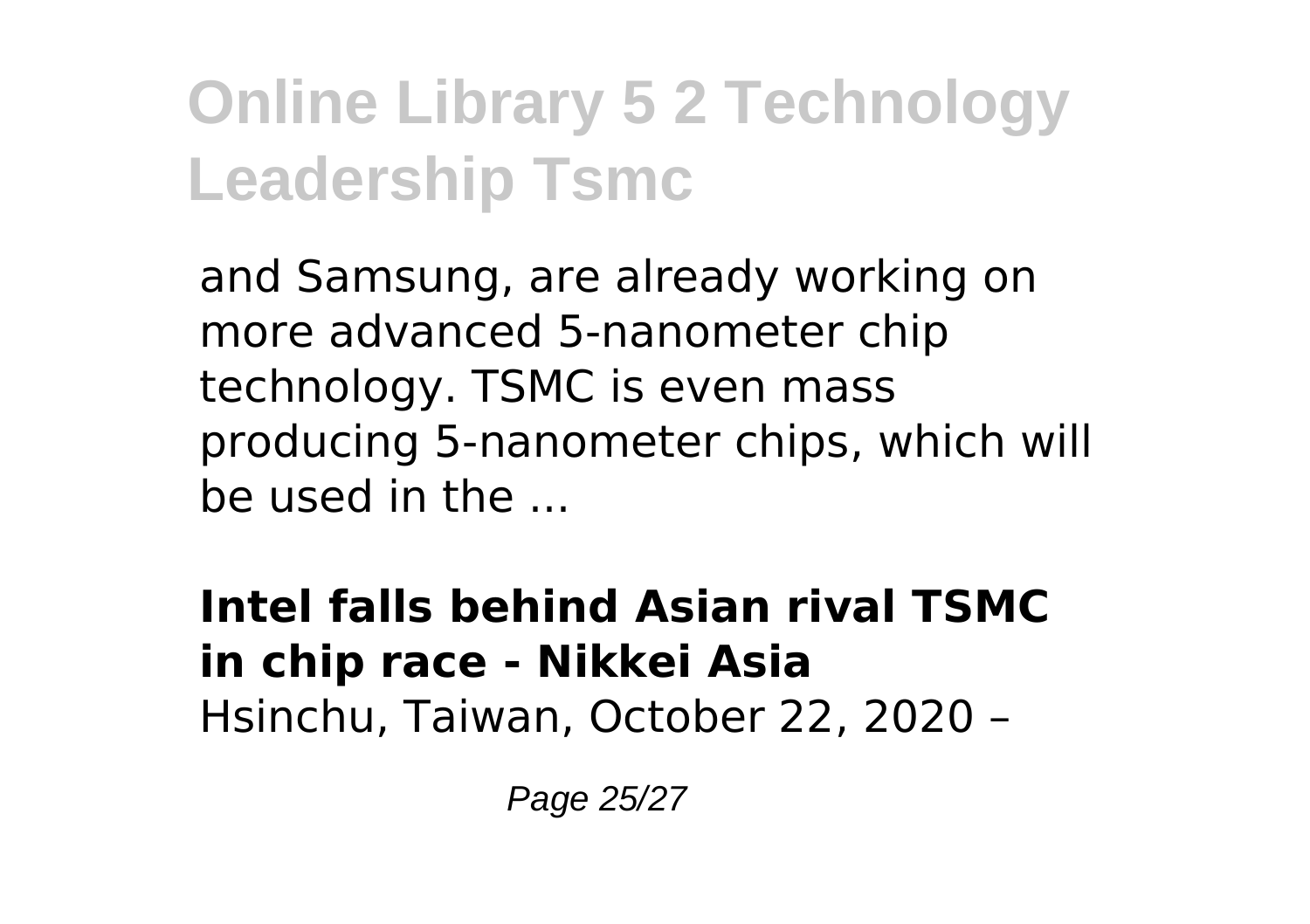M31 Technology has been recognized by TSMC as a recipient of 2020 OIP Partner of the Year award for Specialty Process IP. The OIP Partner of the Year awards honor TSMC Open Innovation Platform® (OIP) ecosystem partners like M31 Technology demonstrating excellence in next-generation system-on-chip (SoC) and 3DIC design enablement over the

Page 26/27